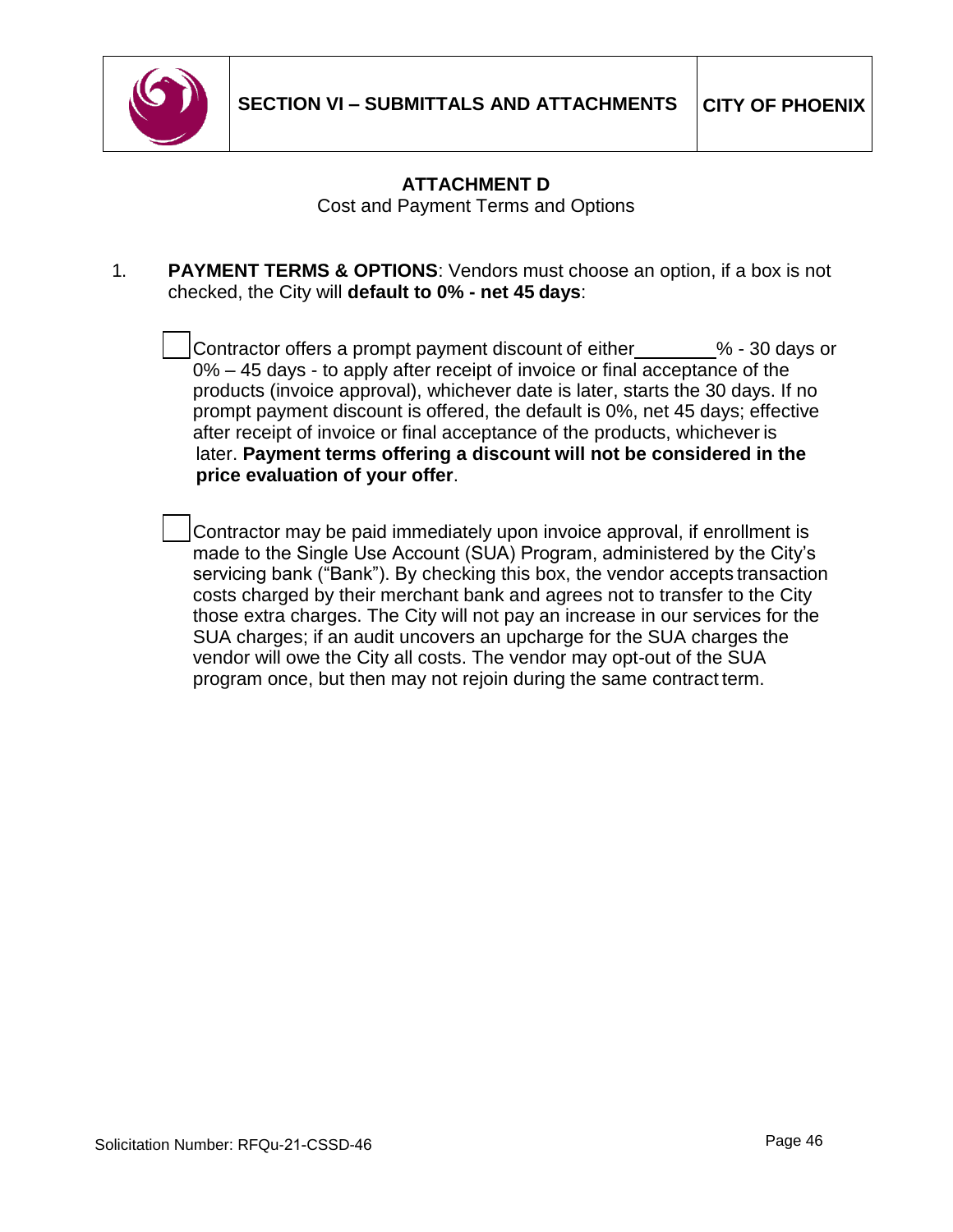

### **ATTACHMENT E** References

Provide three (3) references you have provided similar services for in the past two (2) years. Include name, contact information, type of service(s) and dates of service. Do not use the City of Phoenix as a reference.

|                                                | <b>REFERENCE 1</b> |                               |                |  |
|------------------------------------------------|--------------------|-------------------------------|----------------|--|
| Organization:                                  |                    |                               |                |  |
| Address:                                       |                    |                               |                |  |
| City:                                          | State:             |                               | ZIP Code:      |  |
| Contact:                                       |                    | <b>Contact Title:</b>         |                |  |
| <b>Contact Phone Number:</b>                   |                    | <b>Contact Email Address:</b> |                |  |
| <b>Brief Description of Services Provided:</b> |                    |                               |                |  |
| Dates of Service:                              |                    |                               |                |  |
| <b>REFERENCE 2</b>                             |                    |                               |                |  |
| Organization:                                  |                    |                               |                |  |
| Address:                                       |                    |                               |                |  |
| City:                                          | State:             |                               | ZIP Code:      |  |
| Contact:                                       |                    | Contact Title:                |                |  |
| <b>Contact Phone Number:</b>                   |                    | <b>Contact Email Address:</b> |                |  |
| <b>Brief Description of Services Provided:</b> |                    |                               |                |  |
| Dates of Service:                              |                    |                               |                |  |
|                                                | <b>REFERENCE 3</b> |                               |                |  |
| Organization:                                  |                    |                               |                |  |
| Address:                                       |                    |                               |                |  |
| City:                                          | State:             |                               | ZIP Code:      |  |
| Contact:                                       |                    |                               | Contact Title: |  |
| <b>Contact Phone Number:</b>                   |                    | <b>Contact Email Address:</b> |                |  |
| <b>Brief Description of Services Provided:</b> |                    |                               |                |  |
| Dates of Service:                              |                    |                               |                |  |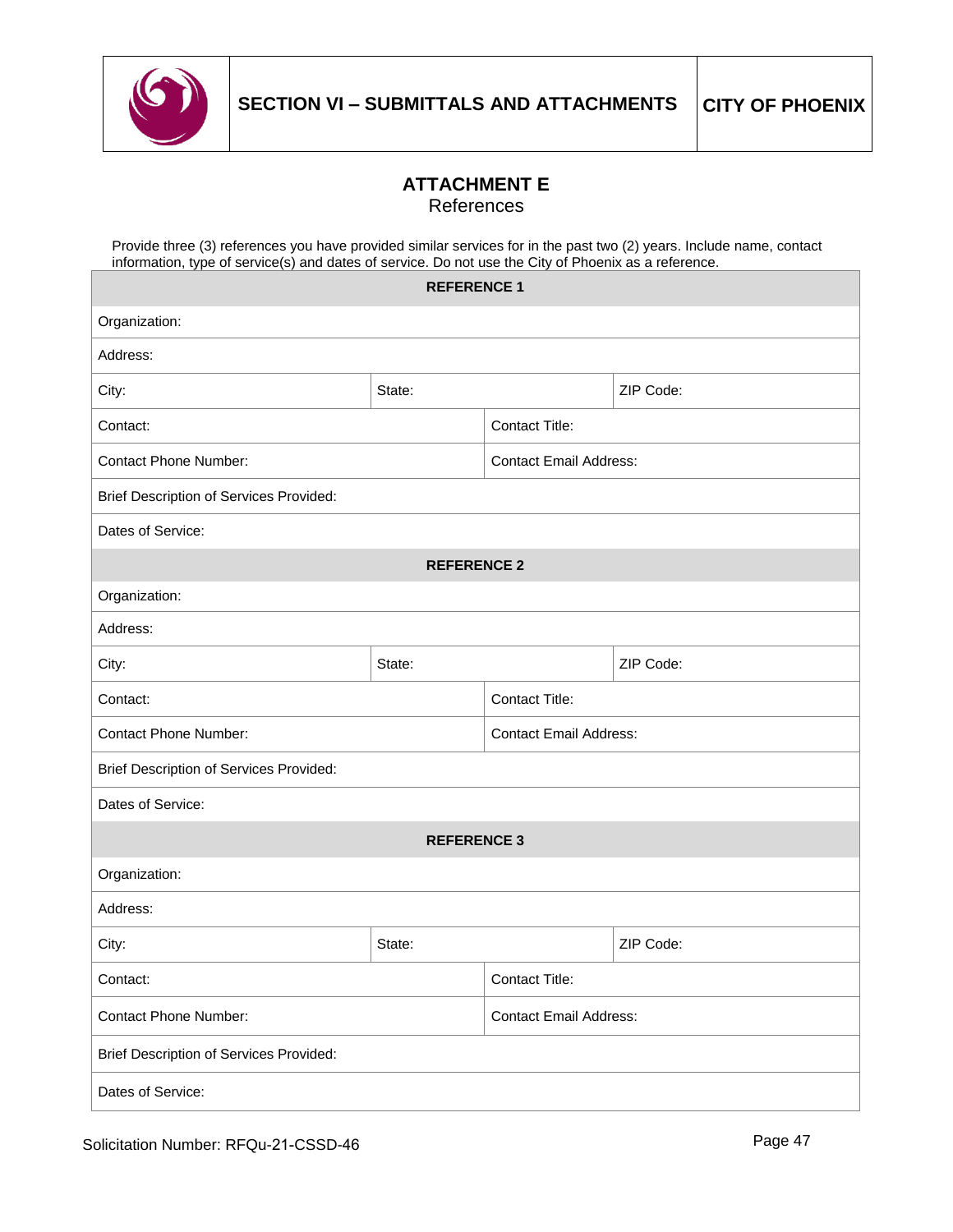

#### **ATTACHMENT F** Offer Form

### **OFFER**

**TO THE CITY OF PHOENIX -** The Undersigned hereby offers and agrees to furnish the material and or service(s) in compliance with all terms, conditions, specifications, and addenda issued as a result of solicitation and any written exceptions in the offer.

Arizona Sales Tax No.

Use Tax No. for Out-of State Suppliers City of Phoenix Sales Tax No.

Arizona Corporation Commission File No.

Taxpayer's Federal Identification No.: If recommended for contract award, Bidder agrees to provide its federal taxpayer identification number or as applicable its social security number to the City of Phoenix for the purposes of reporting to appropriate taxing authorities, monies paid by the City of Phoenix under the awarded contract. If the Bidder provides its social security number, the City will only share this number with appropriate state and federal officials. This submission is mandatory under 26 U.S.C. § 6041A.

Enter City's Registration System ID Number Located at City's eProcurement website (see SECTION I – INSTRUCTIONS - CITY'S REGISTRATION)

Offeror has read, understands, and will fully and faithfully comply with this solicitation, its attachments and any referenced documents. Offeror certifies that the prices offered were independently developed without consultation with any other Offeror or potential Offerors.

Authorized Signature **Date** Date

| (LLC, Inc., Sole Proprietor) |  |
|------------------------------|--|

Address City, State and Zip Code Telephone Number Company's Fax Number Company's Toll Free # Email Address

Printed Name and Title (Member, Manager, President)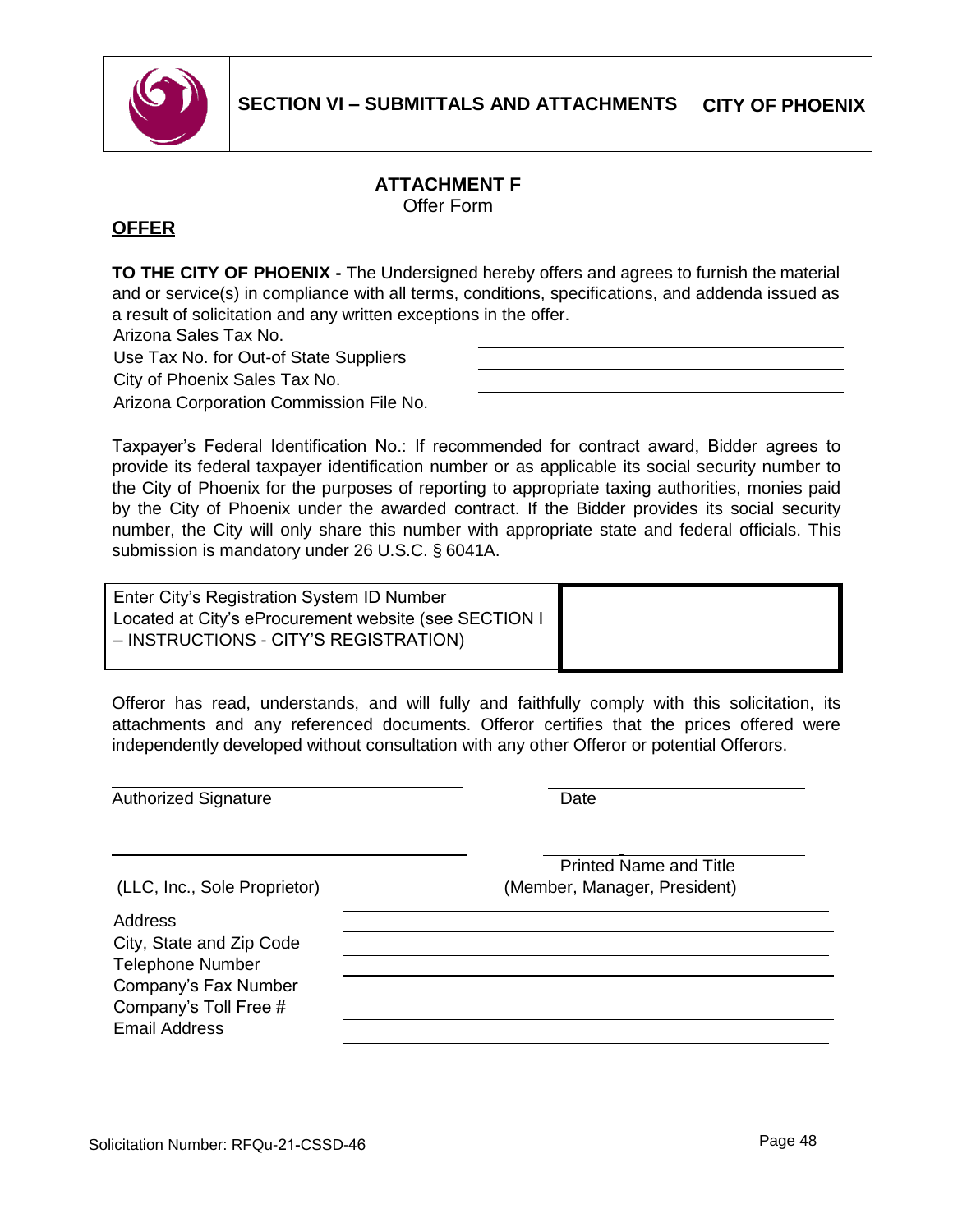

## **ATTACHMENT G**

Solicitation Conflict and Transparency Disclosure Form

This form must be signed and submitted to the City and all questions must be answered or your Offer may be considered non-responsive.

| Suffix:<br>First:<br>2. Contract information.<br>a) Solicitation # or Name:<br>RFQu-21-CSSD-46 Senior Services Entertainers and/or Instructors<br>3. Name of individual(s) or entity(ies) seeking a contract with the City (i.e. parties to the contract).<br>4. List any individuals(s) or entity(ies) that are owners, partners, parent, sublessees, joint venture, or<br>subsidiaries of the individual or entity listed in Question 3. Please include all Board members, executive<br>committee members and officers for each entry. If not applicable, indicate N/A.<br>5. List any individuals or entities that will be subcontractors on this contract or indicate N/A.<br>Subcontractors may be retained, but not known as of the time of this submission.<br>$\Box$ List of subcontracts, including the name of the owner(s), and business name:<br>6. List any attorney, lobbyist, or consultant retained by any individuals listed in Question 3, 4, or 5 to assist in<br>the proposal or seeking the resulting contract. If none, indicate N/A.<br>7. Disclosure of conflict of interest.<br>A. City Code Section 43-34<br>Are you aware of any fact(s) with regard to this solicitation or resulting contract that would raise a "conflict of<br>interest" issue under City Code Section 43-34?<br>"An elected City official or a City employee shall not represent any person or business for compensation<br>before the City regarding any part of a procurement, including any resulting contract, if during the time the<br>elected official is or was in office or the employee is or was employed by the City such elected official or<br>employee played a material or significant role in the development of the solicitation, any other part of the<br>procurement, or the contract award." | 1. Name of person submitting this disclosure form. |  |  |
|-------------------------------------------------------------------------------------------------------------------------------------------------------------------------------------------------------------------------------------------------------------------------------------------------------------------------------------------------------------------------------------------------------------------------------------------------------------------------------------------------------------------------------------------------------------------------------------------------------------------------------------------------------------------------------------------------------------------------------------------------------------------------------------------------------------------------------------------------------------------------------------------------------------------------------------------------------------------------------------------------------------------------------------------------------------------------------------------------------------------------------------------------------------------------------------------------------------------------------------------------------------------------------------------------------------------------------------------------------------------------------------------------------------------------------------------------------------------------------------------------------------------------------------------------------------------------------------------------------------------------------------------------------------------------------------------------------------------------------------------------------------------------------------------------------------------|----------------------------------------------------|--|--|
|                                                                                                                                                                                                                                                                                                                                                                                                                                                                                                                                                                                                                                                                                                                                                                                                                                                                                                                                                                                                                                                                                                                                                                                                                                                                                                                                                                                                                                                                                                                                                                                                                                                                                                                                                                                                                   |                                                    |  |  |
|                                                                                                                                                                                                                                                                                                                                                                                                                                                                                                                                                                                                                                                                                                                                                                                                                                                                                                                                                                                                                                                                                                                                                                                                                                                                                                                                                                                                                                                                                                                                                                                                                                                                                                                                                                                                                   |                                                    |  |  |
|                                                                                                                                                                                                                                                                                                                                                                                                                                                                                                                                                                                                                                                                                                                                                                                                                                                                                                                                                                                                                                                                                                                                                                                                                                                                                                                                                                                                                                                                                                                                                                                                                                                                                                                                                                                                                   |                                                    |  |  |
|                                                                                                                                                                                                                                                                                                                                                                                                                                                                                                                                                                                                                                                                                                                                                                                                                                                                                                                                                                                                                                                                                                                                                                                                                                                                                                                                                                                                                                                                                                                                                                                                                                                                                                                                                                                                                   |                                                    |  |  |
|                                                                                                                                                                                                                                                                                                                                                                                                                                                                                                                                                                                                                                                                                                                                                                                                                                                                                                                                                                                                                                                                                                                                                                                                                                                                                                                                                                                                                                                                                                                                                                                                                                                                                                                                                                                                                   |                                                    |  |  |
|                                                                                                                                                                                                                                                                                                                                                                                                                                                                                                                                                                                                                                                                                                                                                                                                                                                                                                                                                                                                                                                                                                                                                                                                                                                                                                                                                                                                                                                                                                                                                                                                                                                                                                                                                                                                                   |                                                    |  |  |
|                                                                                                                                                                                                                                                                                                                                                                                                                                                                                                                                                                                                                                                                                                                                                                                                                                                                                                                                                                                                                                                                                                                                                                                                                                                                                                                                                                                                                                                                                                                                                                                                                                                                                                                                                                                                                   |                                                    |  |  |
|                                                                                                                                                                                                                                                                                                                                                                                                                                                                                                                                                                                                                                                                                                                                                                                                                                                                                                                                                                                                                                                                                                                                                                                                                                                                                                                                                                                                                                                                                                                                                                                                                                                                                                                                                                                                                   |                                                    |  |  |
|                                                                                                                                                                                                                                                                                                                                                                                                                                                                                                                                                                                                                                                                                                                                                                                                                                                                                                                                                                                                                                                                                                                                                                                                                                                                                                                                                                                                                                                                                                                                                                                                                                                                                                                                                                                                                   |                                                    |  |  |
|                                                                                                                                                                                                                                                                                                                                                                                                                                                                                                                                                                                                                                                                                                                                                                                                                                                                                                                                                                                                                                                                                                                                                                                                                                                                                                                                                                                                                                                                                                                                                                                                                                                                                                                                                                                                                   |                                                    |  |  |
|                                                                                                                                                                                                                                                                                                                                                                                                                                                                                                                                                                                                                                                                                                                                                                                                                                                                                                                                                                                                                                                                                                                                                                                                                                                                                                                                                                                                                                                                                                                                                                                                                                                                                                                                                                                                                   |                                                    |  |  |
|                                                                                                                                                                                                                                                                                                                                                                                                                                                                                                                                                                                                                                                                                                                                                                                                                                                                                                                                                                                                                                                                                                                                                                                                                                                                                                                                                                                                                                                                                                                                                                                                                                                                                                                                                                                                                   |                                                    |  |  |
|                                                                                                                                                                                                                                                                                                                                                                                                                                                                                                                                                                                                                                                                                                                                                                                                                                                                                                                                                                                                                                                                                                                                                                                                                                                                                                                                                                                                                                                                                                                                                                                                                                                                                                                                                                                                                   |                                                    |  |  |
|                                                                                                                                                                                                                                                                                                                                                                                                                                                                                                                                                                                                                                                                                                                                                                                                                                                                                                                                                                                                                                                                                                                                                                                                                                                                                                                                                                                                                                                                                                                                                                                                                                                                                                                                                                                                                   |                                                    |  |  |
|                                                                                                                                                                                                                                                                                                                                                                                                                                                                                                                                                                                                                                                                                                                                                                                                                                                                                                                                                                                                                                                                                                                                                                                                                                                                                                                                                                                                                                                                                                                                                                                                                                                                                                                                                                                                                   |                                                    |  |  |
|                                                                                                                                                                                                                                                                                                                                                                                                                                                                                                                                                                                                                                                                                                                                                                                                                                                                                                                                                                                                                                                                                                                                                                                                                                                                                                                                                                                                                                                                                                                                                                                                                                                                                                                                                                                                                   |                                                    |  |  |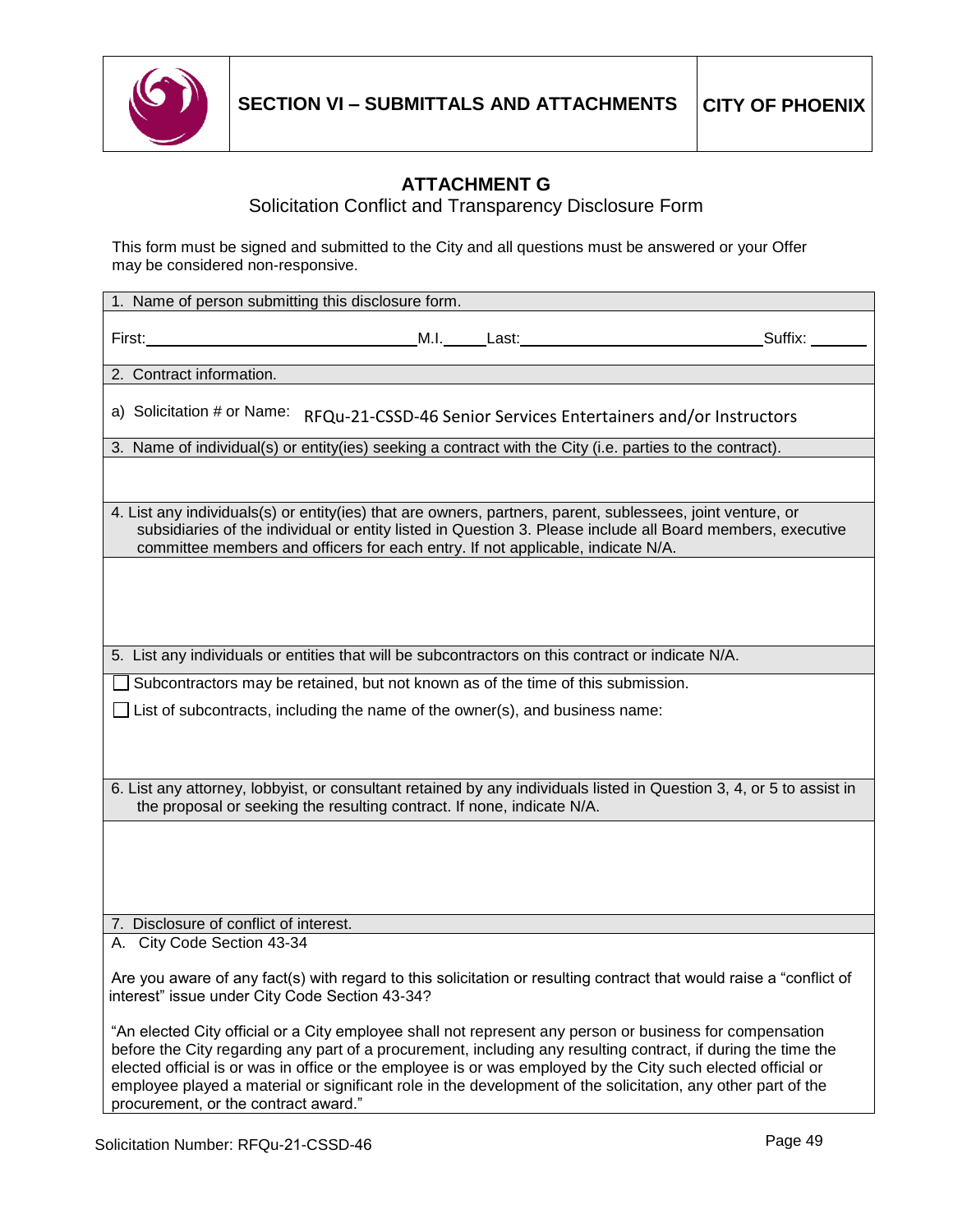

| $\Box$ I am not aware of any conflict(s) of interest under City Code Section 43-34.                                                                                                                                                                                                                                                                                                                                                                                                                                                                                                                                                                                                                                                                                                       |  |  |
|-------------------------------------------------------------------------------------------------------------------------------------------------------------------------------------------------------------------------------------------------------------------------------------------------------------------------------------------------------------------------------------------------------------------------------------------------------------------------------------------------------------------------------------------------------------------------------------------------------------------------------------------------------------------------------------------------------------------------------------------------------------------------------------------|--|--|
| I am aware of the following potential or actual conflict(s) of interest:                                                                                                                                                                                                                                                                                                                                                                                                                                                                                                                                                                                                                                                                                                                  |  |  |
|                                                                                                                                                                                                                                                                                                                                                                                                                                                                                                                                                                                                                                                                                                                                                                                           |  |  |
|                                                                                                                                                                                                                                                                                                                                                                                                                                                                                                                                                                                                                                                                                                                                                                                           |  |  |
|                                                                                                                                                                                                                                                                                                                                                                                                                                                                                                                                                                                                                                                                                                                                                                                           |  |  |
| ARS Sections 38-504 et. Seq. & City Charter Chapter 11<br>В.                                                                                                                                                                                                                                                                                                                                                                                                                                                                                                                                                                                                                                                                                                                              |  |  |
| State law and the Phoenix City Charter and Code prohibit public officers or employees, their close relatives,<br>and any businesses they, or their relatives, own from (1) representing before the City any person or business<br>for compensation, (2) doing business with the City by any means other than through a formal procurement,<br>and (3) doing business with the City without disclosing that the person has an interest in the contract. This<br>prohibition extends to subcontracts on City contracts and also applies to parent, subsidiary, or partner<br>businesses owned by a public officer or employee. See A.R.S. Sections 38-501 through 38-511, for more<br>information (City Charter, Chapter 11, applies the state conflict-of-interest law to City employees). |  |  |
| Please note that any contract in place at the time a person becomes a public officer or employee may remain<br>in effect. But the contract may not be amended, extended, modified, or changed in any manner during the<br>officer's or employee's city service without following city administrative regulations.                                                                                                                                                                                                                                                                                                                                                                                                                                                                         |  |  |
| Are you aware of any fact(s) with regard to this contract that would raise a "conflict of interest" issue under<br>A.R.S. Sections 38-501 through 38-511 (See Arizona Revised Statutes regarding conflict of interest at<br>www.azleg.gov).                                                                                                                                                                                                                                                                                                                                                                                                                                                                                                                                               |  |  |
| I am not aware of any conflict(s) of interest under Arizona Revised Statutes Sections 38-501 through 38-                                                                                                                                                                                                                                                                                                                                                                                                                                                                                                                                                                                                                                                                                  |  |  |
| 511.                                                                                                                                                                                                                                                                                                                                                                                                                                                                                                                                                                                                                                                                                                                                                                                      |  |  |
| $\Box$ I am aware of the following conflict(s) of interest:                                                                                                                                                                                                                                                                                                                                                                                                                                                                                                                                                                                                                                                                                                                               |  |  |
|                                                                                                                                                                                                                                                                                                                                                                                                                                                                                                                                                                                                                                                                                                                                                                                           |  |  |
|                                                                                                                                                                                                                                                                                                                                                                                                                                                                                                                                                                                                                                                                                                                                                                                           |  |  |
|                                                                                                                                                                                                                                                                                                                                                                                                                                                                                                                                                                                                                                                                                                                                                                                           |  |  |
| 8. Acknowledgements<br>A. Solicitation Transparency Policy - No Contact with City Officials or Staff During Evaluation                                                                                                                                                                                                                                                                                                                                                                                                                                                                                                                                                                                                                                                                    |  |  |
| I understand that a person or entity who seeks or applies for a city contract, or any other person acting on<br>behalf of that person or entity, is prohibited from contacting city officials and employees regarding the<br>contract after a solicitation has been posted.                                                                                                                                                                                                                                                                                                                                                                                                                                                                                                               |  |  |
| This "no-contact" provision only concludes when the contract is awarded at a City Council meeting. If<br>contact is required with City official or employees, the contact will take place in accordance with<br>procedures by the City. Violation of this prohibited contacts provision, set out in City Code Sections 2-<br>190.4 and 43-36, by respondents, or their agents, will lead to disqualification.                                                                                                                                                                                                                                                                                                                                                                             |  |  |
| B. Fraud Prevention and Reporting Policy                                                                                                                                                                                                                                                                                                                                                                                                                                                                                                                                                                                                                                                                                                                                                  |  |  |
| I acknowledge that the City has a fraud prevention and reporting policy and takes fraud seriously. I will<br>report fraud, suspicion of fraud, or any other inappropriate action to: telephone no. 602-261-8999 or 602-<br>534-5500 (TDD); or aud.integrity.line@phoenix.gov.                                                                                                                                                                                                                                                                                                                                                                                                                                                                                                             |  |  |
| The purpose of the fraud policy is to maintain the City's high ethical standards. The policy includes a way for                                                                                                                                                                                                                                                                                                                                                                                                                                                                                                                                                                                                                                                                           |  |  |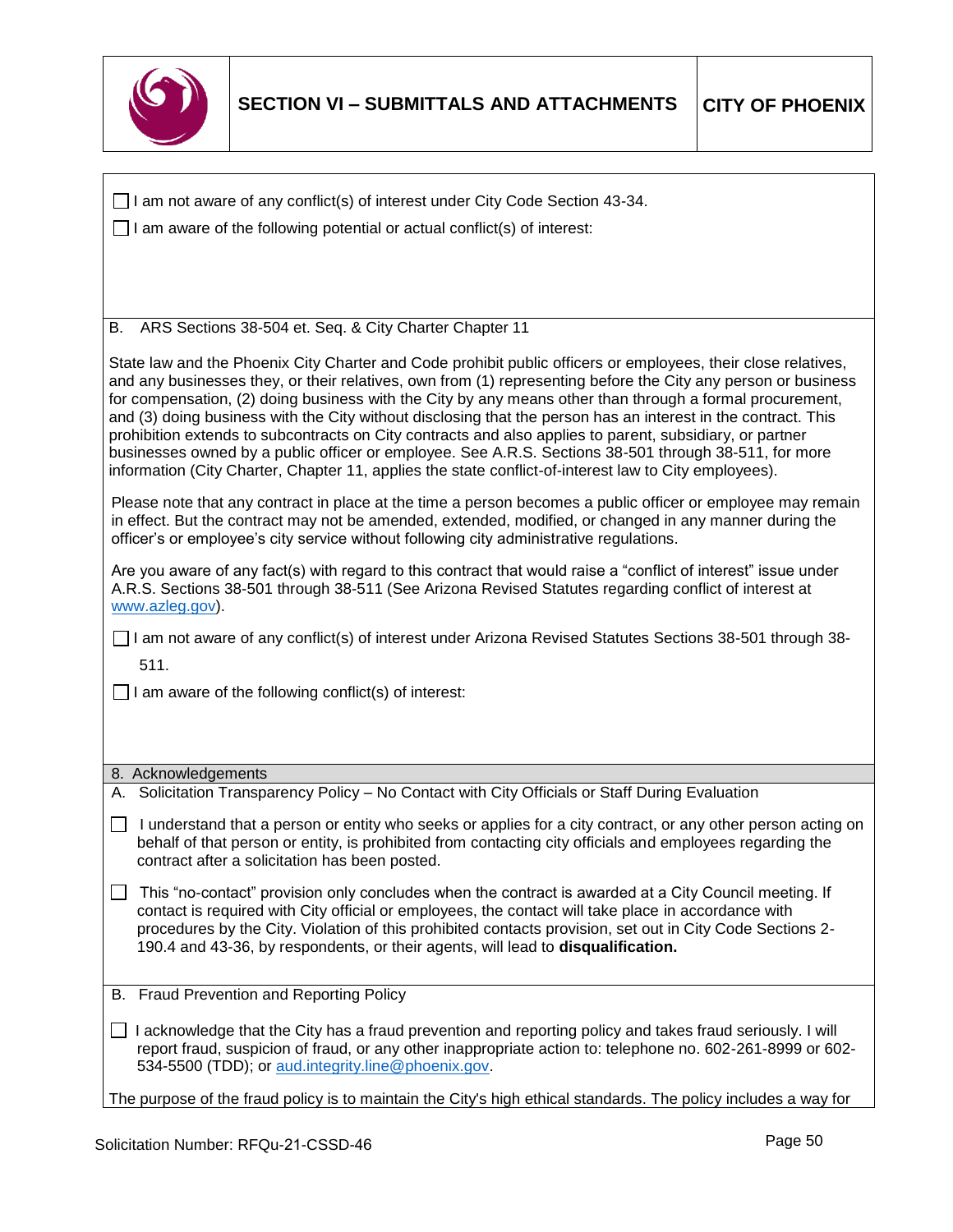

our business partners to report wrongdoing or bad behavior. Suspected fraud should be reported immediately to the Phoenix Integrity Line. The City has adopted a zero-tolerance policy regarding fraud.

**OATH**

I affirm that the statements contained in this form, including any attachments, to the best of my knowledge and belief are true, correct, and complete.

Should any of the answers to the above questions change during the course of the contract, particularly as it relates to any changes in ownership, applicant agrees to update this form with the new information within 30 days of such changes. Failure to do so may be deemed a breach of contract.<br>PRINT NAME

**PRINT NAME** 

**SIGNATURE DATE**

**COMPANY (CORPORATION, LLC, ETC.) NAME and DBA**